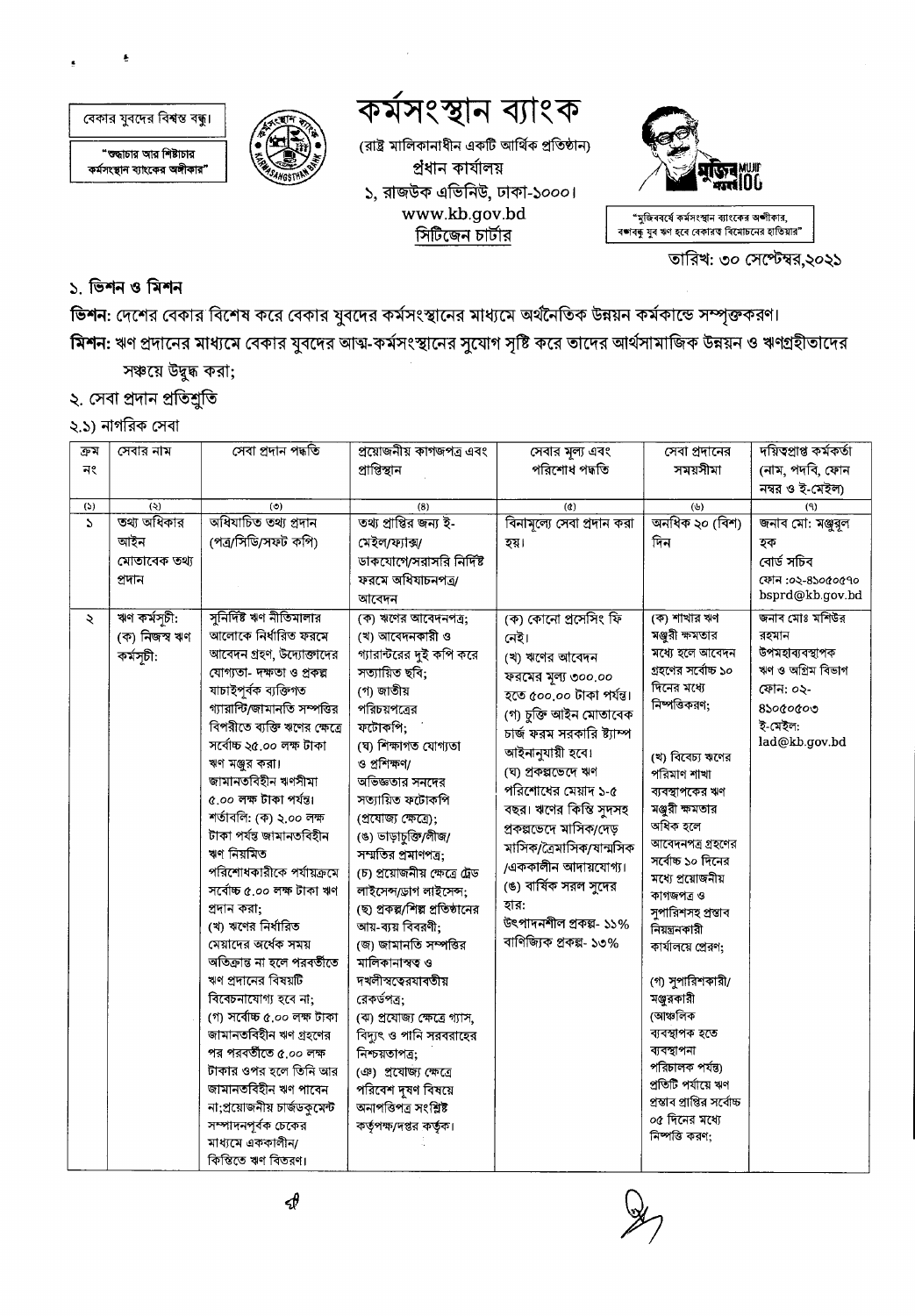|            | পাতা-২                                                                                                                                                                  |                    |                                                                                                                                                                                                                                                                                                                                                       |                                                                                                                                                       |                                                                                                                                                             |                                                                                                                                |  |  |
|------------|-------------------------------------------------------------------------------------------------------------------------------------------------------------------------|--------------------|-------------------------------------------------------------------------------------------------------------------------------------------------------------------------------------------------------------------------------------------------------------------------------------------------------------------------------------------------------|-------------------------------------------------------------------------------------------------------------------------------------------------------|-------------------------------------------------------------------------------------------------------------------------------------------------------------|--------------------------------------------------------------------------------------------------------------------------------|--|--|
| ক্ৰম<br>নং | সেবার নাম                                                                                                                                                               | সেবা প্ৰদান পদ্ধতি | প্রয়োজনীয় কাগজপত্র এবং<br>প্ৰাপ্তিস্থান                                                                                                                                                                                                                                                                                                             | সেবার মূল্য এবং<br>পরিশোধ পদ্ধতি                                                                                                                      | সেবা প্রদানের<br>সময়সীমা                                                                                                                                   | দয়িত্বপ্ৰাপ্ত কৰ্মকৰ্তা<br>(নাম, পদবি, ফোন                                                                                    |  |  |
|            |                                                                                                                                                                         |                    |                                                                                                                                                                                                                                                                                                                                                       |                                                                                                                                                       |                                                                                                                                                             | নম্বর ও ই-মেইল)                                                                                                                |  |  |
| (5)        | $(\lambda)$                                                                                                                                                             | $\circ$            | (8)                                                                                                                                                                                                                                                                                                                                                   | $(\alpha)$                                                                                                                                            | $(\mathcal{G})$<br>(ঘ) পরিচালনা<br>বোর্ডের মঞ্জুরী<br>ক্ষমতার মধ্যে<br>নিষ্পত্তিযোগ্য হলে<br>প্রস্তাব প্রাপ্তির সর্বোচ্চ<br>৪৫ দিনের মধ্যে<br>নিষ্পত্তিকরণ। | (9)                                                                                                                            |  |  |
|            | (3)<br>COVID-19<br>এর প্রভাব<br>মোকাবেলার<br>লক্ষ্যে<br>অৰ্থনীতিতে<br>গতিশীলতা<br>আনয়নকল্লে<br>দারিদ্র বিমোচন<br>ও কর্মসংস্থান<br>সৃষ্টির জন্য ঋণ<br>সহায়তা কৰ্মসূচী: | ক্র                | ঐ<br>÷                                                                                                                                                                                                                                                                                                                                                | $(\overline{\Phi}, \overline{A}, \overline{A}, \overline{A}) = \overline{A}$<br>(চ) সুদের হার: ৯%, সরল<br>ও ক্রমহাসমান<br>(পরিবর্তনযোগ্য)।            | ঐ                                                                                                                                                           | জনাব মোঃ মশিউর<br>রহমান<br>উপমহাব্যবস্থাপক<br>ঋণ ও অগ্রিম বিভাগ<br>ফোন: ০২-<br>$8$ sococoo<br>ই-মেইল:<br>lad@kb.gov.bd         |  |  |
|            | (গ) বজাবন্ধু যুব<br>ঋণ কৰ্মসূচী:                                                                                                                                        | ক্র                | (क, थ, গ, घ, ঙ, চ, ছ, জ, ঝ<br>ও ঞ) $-$ ঐ<br>(ট) বঙ্গবন্ধু যুবঋণের<br>আবেদনকারীর শিক্ষাগত<br>যোগ্যতা ন্যূনতম<br>পিইসি/সমমান হতে হবে;<br>(ঠ) বঙ্গবন্ধু যুবঋণের<br>আবেদনকারীকে প্রশিক্ষণ<br>প্রাপ্ত বেকার/অর্ধবেকার হতে<br>হবে;<br>(ড) বঙ্গবন্ধু যুবঋণের<br>আবেদনকারীর বয়স ১৮<br>থেকে ৩৫ বছর, বিশেষ<br>বিবেচনায় বয়সসীমা ৪০ বছর<br>পৰ্যন্ত শিথিলযোগ্য। | $(\overline{q}, \overline{q}, \overline{q}, \overline{q}, \overline{q}) = \overline{q}$<br>(চ) সুদের হার: ৯%, সরল<br>ও ক্রমহাসমান<br>(পরিবর্তনযোগ্য)। | $\mathbf{z}$                                                                                                                                                | জনাব মোঃ মশিউর<br>রহমান<br>উপমহাব্যবস্থাপক<br>ঋণ ও অগ্রিম বিভাগ<br>ফোন: ০২-<br>$8$ so $6$ o $6$ oo<br>ই-মেইল:<br>lad@kb.gov.bd |  |  |
|            | (ঘ) বাংলাদেশ<br>ব্যাংকের<br>কর্মসূচী: মৎস্য<br>ও প্রাণিসম্পদ<br>ঋণ সহায়তা<br>কৰ্মসূচি::<br>(05)<br>(বিবিমপ্ৰাস)-<br>১ম, ২য় ও ৩য়<br>পর্যায়                           | ঐ                  | (क, थ, १, घ, ७, ५, छ, জ,<br>কাও ঞ) $-$ ঐ                                                                                                                                                                                                                                                                                                              | (ক, খ, গ, ঘ)- ঐ<br>(ঙ) সুদের হার: ৯%(সরল<br>ও ক্রমহাসমান)।                                                                                            | ঐ                                                                                                                                                           | জনাব মোঃ মশিউর<br>রহমান<br>উপমহাব্যবস্থাপক<br>ঋণ ও অগ্রিম বিভাগ<br>ফোন: ০২-<br>85000000<br>ই-মেইল:<br>lad@kb.gov.bd            |  |  |
|            | (63)<br>বিবিমপ্ৰাস- ৪ৰ্থ<br>পৰ্যায়                                                                                                                                     | ঐ                  | (ক, খ, গ, ঘ, ঙ, চ, ছ, জ, ঝ<br>ওঞ) — ঐ<br>(ঘ) আবেদনকারীকে প্রশিক্ষণ<br>প্রাপ্ত বেকার/অর্ধবেকার হতে<br>হবে।<br>$\frac{1}{2}$ , $\frac{5}{2}$                                                                                                                                                                                                            | (ক, খ, গ, ঘ) - ঐ<br>(চ) সুদের হার ৮% (সরল<br>ও ক্রমহাসমান)                                                                                            | $\overline{\mathbf{s}}$                                                                                                                                     |                                                                                                                                |  |  |

 $\ddot{\cdot}$ 

 $\ddot{\phantom{a}}$ 

 $\blacksquare$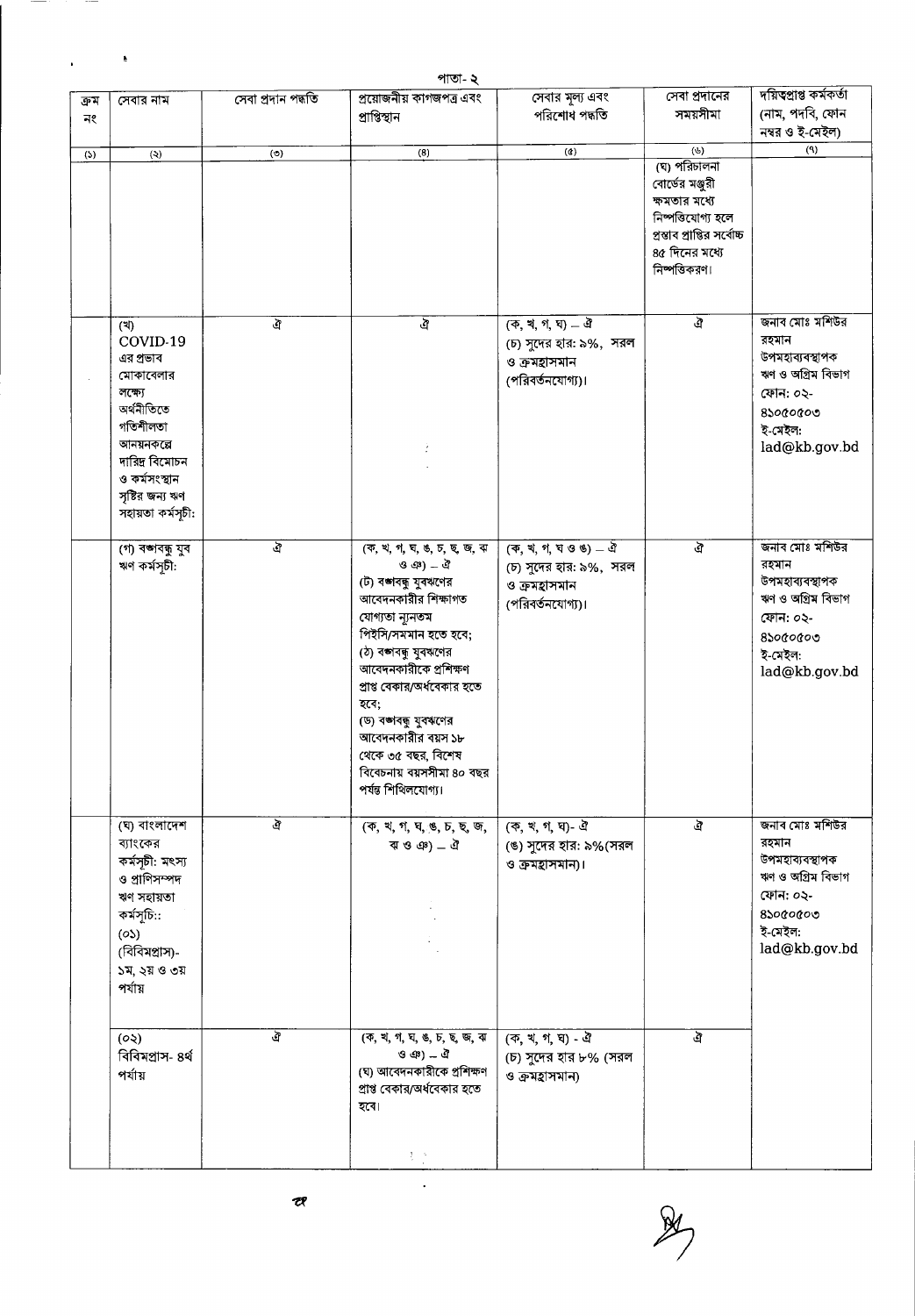|            | পাতা- ৩                                                                                                                                                            |                                                                                                                                                                                                                                                                                                                                                                                                                                                                                                                                                                                                                                                                                                                                                                                                                         |                                                                                                                        |                                                                                                   |                                                                                                                                                                                                                                                                                                                                                                                                                                                                                                                                                                                                                                                                         |                                                                                                                        |  |  |  |  |
|------------|--------------------------------------------------------------------------------------------------------------------------------------------------------------------|-------------------------------------------------------------------------------------------------------------------------------------------------------------------------------------------------------------------------------------------------------------------------------------------------------------------------------------------------------------------------------------------------------------------------------------------------------------------------------------------------------------------------------------------------------------------------------------------------------------------------------------------------------------------------------------------------------------------------------------------------------------------------------------------------------------------------|------------------------------------------------------------------------------------------------------------------------|---------------------------------------------------------------------------------------------------|-------------------------------------------------------------------------------------------------------------------------------------------------------------------------------------------------------------------------------------------------------------------------------------------------------------------------------------------------------------------------------------------------------------------------------------------------------------------------------------------------------------------------------------------------------------------------------------------------------------------------------------------------------------------------|------------------------------------------------------------------------------------------------------------------------|--|--|--|--|
| ক্ৰম<br>নং | সেবার নাম                                                                                                                                                          | সেবা প্ৰদান পদ্ধতি                                                                                                                                                                                                                                                                                                                                                                                                                                                                                                                                                                                                                                                                                                                                                                                                      | প্রয়োজনীয় কাগজপত্র এবং<br>প্ৰাপ্তিস্থান                                                                              | সেবার মূল্য এবং<br>পরিশোধ পদ্ধতি                                                                  | সেবা প্রদানের<br>সময়সীমা                                                                                                                                                                                                                                                                                                                                                                                                                                                                                                                                                                                                                                               | দয়িত্বপ্ৰাপ্ত কৰ্মকৰ্তা<br>(নাম, পদবি, ফোন<br>নম্বর ও ই-মেইল)                                                         |  |  |  |  |
| (5)        | $\ddot{\mathcal{L}}$                                                                                                                                               | (                                                                                                                                                                                                                                                                                                                                                                                                                                                                                                                                                                                                                                                                                                                                                                                                                       | (8)                                                                                                                    | $(\alpha)$                                                                                        | (6)                                                                                                                                                                                                                                                                                                                                                                                                                                                                                                                                                                                                                                                                     | (9)                                                                                                                    |  |  |  |  |
|            | (ঙ) বাংলাদেশ<br>ব্যাংকের<br>কর্মসূচী: দুগ্ধ<br>উৎপাদন ও<br>কৃত্ৰিম প্ৰজনন<br>খাতে পুনঃ<br>অর্থায়ন কর্মসূচী:<br>(বিবিকৃপ)                                          | সুনির্দিষ্ট ঋণ নীতিমালার<br>আলোকে নির্ধারিত ফরমে<br>আবেদন গ্রহণ, উদ্যোক্তাদের<br>যোগ্যতা- দক্ষতা ও প্ৰকল্প<br>যাচাইপূৰ্বক ব্যক্তিগত<br>গ্যারান্টি/জামানতি সম্পত্তির<br>বিপরীতে ব্যক্তি ঋণের ক্ষেত্রে<br>সৰ্বোচ্চ ২৫.০০ লক্ষ টাকা<br>ঋণ মঞ্জুর করা।<br>জামানতবিহীন ঋণসীমা<br>৫.০০ লক্ষ টাকা পৰ্যন্ত।<br>শৰ্তাবলি: (ক) ২.০০ লক্ষ<br>টাকা পৰ্যন্ত জামানতবিহীন<br>ঋণ নিয়মিত<br>পরিশোধকারীকে পর্যায়ক্রমে<br>সৰ্বোচ্চ ৫.০০ লক্ষ টাকা ঋণ<br>প্রদান করা;<br>(খ) ঋণের নির্ধারিত<br>মেয়াদের অর্ধেক সময়<br>অতিক্রান্ত না হলে পরবর্তীতে<br>ঋণ প্রদানের বিষয়টি<br>বিবেচনাযোগ্য হবে না;<br>(গ) সৰ্বোচ্চ ৫.০০ লক্ষ টাকা<br>জামানতবিহীন ঋণ গ্ৰহণের<br>পর পরবর্তীতে ৫.০০ লক্ষ<br>টাকার ওপর হলে তিনি আর<br>জামানতবিহীন ঋণ পাবেন<br>না;<br>প্ৰয়োজনীয় চাৰ্জডকুমেন্ট<br>সম্পাদনপূর্বক চেকের<br>মাধ্যমে এককালীন/<br>কিস্তিতে ঋণ বিতরণ। | (क, य, ग, घ, ঙ, চ, ছ, জ,<br>ৰ ও ঞ) _ ঐ<br>$\frac{1}{2}$                                                                | (ক, খ, গ, ঘ) - ঐ<br>(ঙ) বিবিকৃপ- সুদের হার:<br>৫% (সরল)                                           | (ক) শাখার ঋণ<br>মঞ্জুরী ক্ষমতার মধ্যে<br>হলে আবেদন গ্রহণের<br>সর্বোচ্চ ১০ দিনের<br>মধ্যে নিষ্পত্তিকরণ;<br>(খ) বিবেচ্য ঋণের<br>পরিমাণ শাখা<br>ব্যবস্থাপকের ঋণ<br>মঞ্জুরী ক্ষমতার<br>অধিক হলে<br>আবেদনপত্র গ্রহণের<br>সর্বোচ্চ ১০ দিনের<br>মধ্যে প্ৰয়োজনীয়<br>কাগজপত্ৰ ও<br>সুপারিশসহ প্রস্তাব<br>নিয়ন্তনকারী<br>কার্যালয়ে প্রেরণ;<br>(গ) সুপারিশকারী/<br>মঞ্জুরকারী (আঞ্চলিক<br>ব্যবস্থাপক হতে<br>ব্যবস্থাপনা পরিচালক<br>পর্যন্ত) প্রতিটি পর্যায়ে<br>ঋণ প্ৰস্তাব প্ৰাপ্তির<br>সর্বোচ্চ ০৫ দিনের<br>মধ্যে নিষ্পত্তি করণ;<br>(ঘ) পরিচালনা<br>বোর্ডের মঞ্জুরী<br>ক্ষমতার মধ্যে<br>নিষ্পত্তিযোগ্য হলে<br>প্রন্তাব প্রাপ্তির সর্বোচ্চ<br>৪৫ দিনের মধ্যে<br>নিষ্পত্তিকরণ। | জনাব মোঃ মশিউর<br>রহমান<br>উপমহাব্যবস্থাপক<br>ঋণ ও অগ্রিম বিভাগ<br>ফোন:০২-৪১০৫০৫০৩<br>ই মেইল:<br>lad@kb.gov.bd         |  |  |  |  |
|            | (চ) সরকারের<br>কৰ্মসূচী:<br>কৃষিভিত্তিক<br>শিল্পস্থাপনে ঋণ<br>সহায়তা কর্মসূচী:<br>(কৃভিশি)                                                                        | উ                                                                                                                                                                                                                                                                                                                                                                                                                                                                                                                                                                                                                                                                                                                                                                                                                       | (क, थ, গ, ঘ, ঙ, চ, ছ, জ,<br>বাও ঞ) $-$ ঐ                                                                               | (ক, খ, গ, ঘ)- ঐ<br>(ঙ) চলতি মূলধন- সুদের<br>হার:৯% (সরল)<br>স্থায়ী মূলধন- সুদের হার:<br>৮%(সরল)। | ঐ                                                                                                                                                                                                                                                                                                                                                                                                                                                                                                                                                                                                                                                                       | জনাব মোঃ মশিউর<br>রহমান<br>উপমহাব্যবস্থাপক<br>ঋণ ও অগ্রিম বিভাগ<br>ফোন: ০২-<br>$8$ sococoo<br>ই-মেইল:<br>lad@kb.gov.bd |  |  |  |  |
|            | (ছ) শিল্প<br>কারখানা/প্রতিষ্ঠা<br>নের স্বেচ্ছা-<br>অবসরপ্রাপ্ত/<br>কৰ্মচ্যুত শ্ৰমিক-<br>কর্মচারীদের<br>কৰ্মসংস্থানে<br>জামানতবিহীন<br>ক্ষুদ্ৰ ঋণ প্ৰদান<br>কৰ্মসচী | মন্ত্রণালয় কর্তৃক সরবরাহকৃত<br>নিবন্ধনকৃত তালিকানুযায়ী<br>প্রাপ্য এবং প্রয়োজনীয়<br>চাৰ্জডকুমেন্ট সম্পাদনপূৰ্বক<br>চেকের মাধ্যমে<br>এককালীন/কিস্তিতে ঋণ<br>বিতরণ৷                                                                                                                                                                                                                                                                                                                                                                                                                                                                                                                                                                                                                                                    | (ক) ঋণের আবেদনপত্র;<br>(খ) আবেদনকারী ও<br>গ্যারান্টরের দুই কপি<br>সত্যায়িত ছবি;<br>(গ) জাতীয় পরিচয়পত্রের<br>ফটোকপি। | $\frac{1}{4}$ এককালীন সার্ভিস চার্জ ৮%।                                                           | ঋণ আবেদন গ্রহণের<br>সর্বোচ্চ ১০ দিনের<br>মধ্যে নিষ্পত্তিকরণ।                                                                                                                                                                                                                                                                                                                                                                                                                                                                                                                                                                                                            | জনাব মোঃ মশিউর<br>রহমান<br>উপমহাব্যবস্থাপক<br>ঋণ ও অগ্রিম বিভাগ<br>ফোন: ০২-<br>85000000<br>ই-মেইল:<br>lad@kb.gov.bd    |  |  |  |  |

 $\boldsymbol{\psi}$ 

 $\overline{\phantom{a}}$ 

 $\ddot{\phantom{a}}$ 

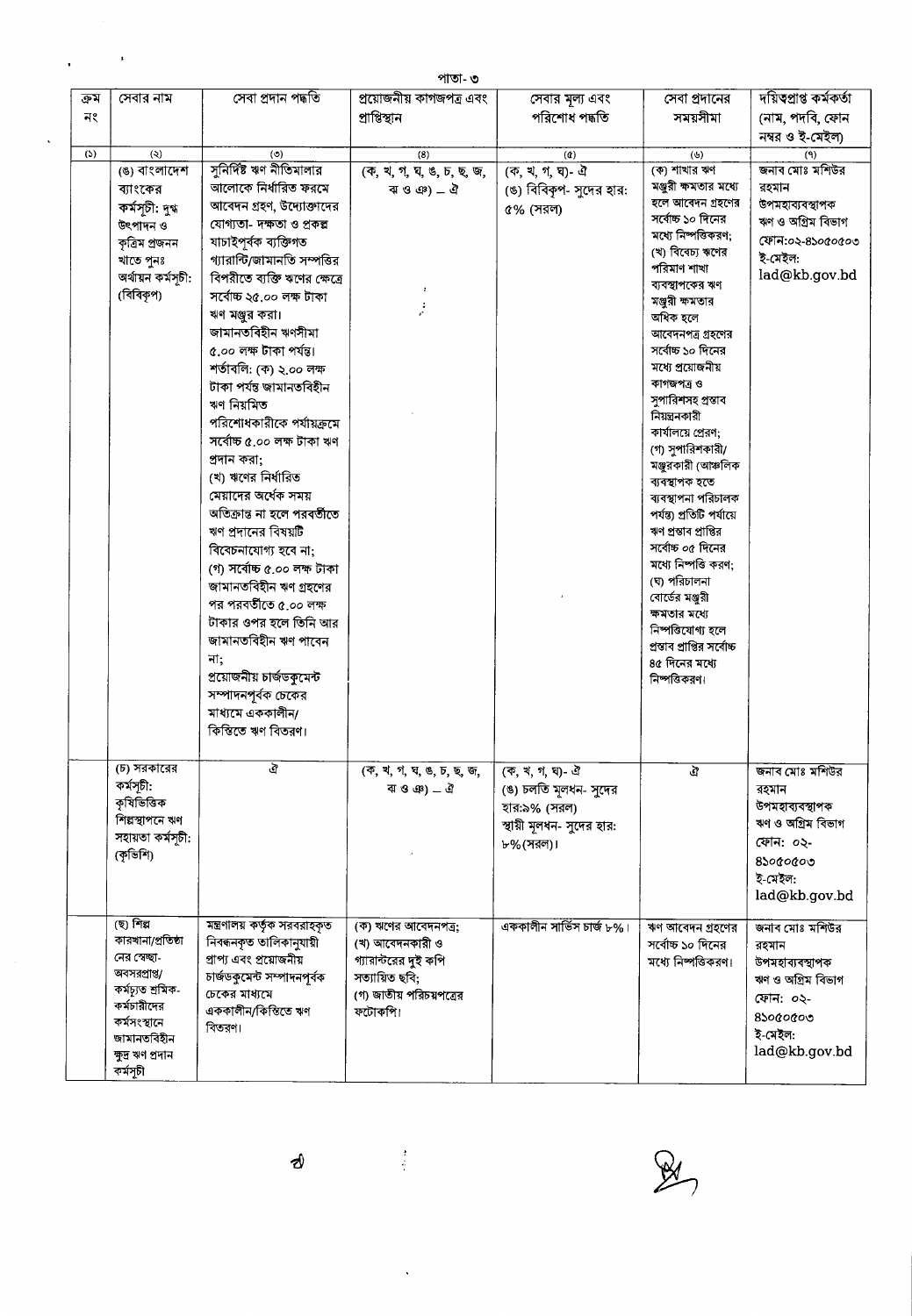|              | পাতা- ৪                                              |                                                                                                                                                                                                          |                                                                                                             |                                                                                                                           |                                                                             |                                                                                                                                        |  |  |  |
|--------------|------------------------------------------------------|----------------------------------------------------------------------------------------------------------------------------------------------------------------------------------------------------------|-------------------------------------------------------------------------------------------------------------|---------------------------------------------------------------------------------------------------------------------------|-----------------------------------------------------------------------------|----------------------------------------------------------------------------------------------------------------------------------------|--|--|--|
| ক্রম<br>নং   | সেবার নাম                                            | সেবা প্ৰদান পদ্ধতি                                                                                                                                                                                       | প্রয়োজনীয় কাগজপত্র এবং<br>প্ৰাপ্তিস্থান                                                                   | সেবার মূল্য এবং<br>পরিশোধ পদ্ধতি                                                                                          | সেবা প্রদানের<br>সময়সীমা                                                   | দয়িত্বপ্ৰাপ্ত কৰ্মকৰ্তা<br>(নাম, পদবি, ফোন নম্বর ও<br>ই-মেইল)                                                                         |  |  |  |
| (5)          | (3)                                                  | (5)                                                                                                                                                                                                      | (8)                                                                                                         | $\left( d \right)$                                                                                                        | $(\mathcal{C})$                                                             | (9)                                                                                                                                    |  |  |  |
| $\circ$      | আমানত-<br>সঞ্চয়ী,<br>কেবিটিডিএস<br>ও কেবিএসডি<br>এস | নিৰ্ধারিত ফরমে আবেদন<br>এবং পূর্ব নোটিশ অথবা<br>নোটিশ ব্যতিরেকে টাকা<br>উত্তোলন করতে পারবেন।                                                                                                             | জাতীয়পরিচয়পত্র,<br>সত্যায়িত ছবি, আবেদনপত্ৰ,<br>নমুনা স্বাক্ষর কার্ড, নমিনির<br>সত্যায়িত ছবি ও অন্যান্য। | বিনামূল্যে ও<br>বিধি মোতাবেক।                                                                                             | তাৎক্ষণিক।                                                                  | জনাব মো: আওরশজেব<br>উপমহাব্যবস্থাপক<br>কেন্দ্ৰীয় হিসাব ও তহবিল<br>ব্যবস্থাপনা বিভাগ<br>ফোন: ০২-৪১০৫০৫৮০<br>ই-মেইল:<br>cafmd@kb.gov.bd |  |  |  |
| 8            | <u>মৃত্যুঝুঁকি</u><br>আছাদন স্কীম<br>(তহবিল)         | ঋণের মেয়াদের মধ্যে<br>ঋণগ্ৰহীতার মৃত্যু হলে এবং<br>হিসাবটি নিয়মিত থাকলে<br>কর্তৃপক্ষের অনুমোদন<br>মোতাবেক কৰ্মসংস্থান<br>ব্যাংকের অবশিষ্ট পাওনা<br>স্কীম হতে সমন্বয়পূৰ্বক ঋণ<br>হিসাবটি বন্ধ করা হয়। | ঋণগ্রহীতার মৃত্যুর প্রমাণক,<br>ঋণের কিন্তি পরিশোধের<br>প্ৰমাণক।                                             | মঞ্জুরীকৃত ঋণের মেয়াদভেদে<br>0.80%, 0.00%, 0.60%<br>হারে ঝুঁকি আচ্ছাদন বাবদ ঋণ<br>বিতরণের সময় ঋণগ্রহীতা<br>নগদ জমা দেন। | আবেদনপত্ৰ<br>দাখিলের পর<br>যথাসম্ভব স্বল্প<br>সময়ের মধ্যে<br>নিস্পত্তিকরণ। | জনাব মতিয়ার রহমান<br>উপমহাব্যবস্থাপক<br>ঋণ আদায় বিভাগ<br>ফোন: ০২-৪১০৫০৫৭৭<br>ই-মেইল:<br>lrd@kb.gov.bd                                |  |  |  |
| ¢            | রেমিট্যান্স                                          | PIN ও NID দাখিলের<br>মাধ্যমে রেমিট্যান্স<br>পরিশোধ করা হয়।                                                                                                                                              | PIN ও NID দাখিলের<br>মাধ্যমে রেমিট্যান্স<br>পরিশোধ করা হয়।                                                 | প্ৰেরিত অর্থের ২%<br>বোনাসসহ পরিশোধ করা<br>হয়।                                                                           | স্বল্প সময়ের<br>মধ্যে।                                                     | জনাব জাহাজীর আলম<br>বেপারী<br>উপমহাব্যবস্থাপক<br>আইটি বিভাগ<br>ফোন: ০২-৪১০৫০৫৮৫<br>ই-মেইল:<br>it@kb.gov.bd                             |  |  |  |
| $\mathbf{b}$ | NID যাচাই                                            | আঞ্চলিক কার্যালয়ের<br>মাধ্যমে ঋণ গ্রহীতাদের<br>NID যাচাইয়ে সহায়তা<br>প্ৰদান।                                                                                                                          | $NID$ এর কপি।                                                                                               | প্ৰতি NID যাচাই বাবদ<br>১০/- টাকা।                                                                                        | স্বল্প সময়ের<br>মধ্যে।                                                     | জনাব জাহাঙ্গীর আলম<br>বেপারী<br>উপমহাব্যবস্থাপক<br>আইটি বিভাগ<br>ফোন: ০২-৪১০৫০৫৮৫<br>ই-মেইল:<br>it@kb.gov.bd                           |  |  |  |

### ২.২) দাপ্তরিক সেবা:

 $\label{eq:2.1} \frac{1}{\sqrt{2}}\left(\frac{1}{\sqrt{2}}\right)^{2} \left(\frac{1}{\sqrt{2}}\right)^{2} \left(\frac{1}{\sqrt{2}}\right)^{2}$ 

| ক্ৰম | সেবার নাম                   | সেবা প্ৰদান পদ্ধতি    | প্রয়োজনীয় কাগজপত্র এবং           | সেবার মূল্য                | সেবা       | দয়িতপ্ৰাপ্ত কৰ্মকৰ্তা (নাম, |
|------|-----------------------------|-----------------------|------------------------------------|----------------------------|------------|------------------------------|
| নং   |                             |                       | প্ৰাপ্তিস্থান                      | এবং পরিশোধ                 | প্রদানের   | পদবি, ফোন নম্বর ও            |
|      |                             |                       |                                    | পদতি                       | সময়সীমা   | ই-মেইল)                      |
| (5)  | (5)                         | (①)                   | (8)                                | $\left( \mathbf{d}\right)$ | $(\theta)$ | (9)                          |
| S.   | জাতীয় সংসদে উত্থাপিত       | আৰ্থিক প্ৰতিষ্ঠান     | চাহিদা অনুযায়ী প্ৰধান             | বিনামূল্যে।                | চাহিত      | জনাব মনোজ রায়               |
|      | এ ব্যাংক সংশ্লিষ্ট প্রশ্নের | বিভাগ এবং অন্যান্য    | কার্যালয়ের শাখা নিয়ন্ত্রণ বিভাগ। |                            | সময়ের     | উপমহাব্যবস্থাপক              |
|      | উত্তর প্রেরণ।               | মন্ত্ৰণালয় হতে চাহিত |                                    |                            | মধ্যে।     | শাখা নিয়ন্ত্ৰণ বিভাগ        |
|      |                             | সংসদে উত্থাপনযোগ্য    |                                    |                            |            | ফোন: ০২-৪১০৫০৫০১             |
|      |                             | এ ব্যাংক সংশ্লিষ্ট    |                                    |                            |            | ই-মেইল:                      |
|      |                             | প্রশ্নের উত্তর।       |                                    |                            |            | bcd@kb.gov.bd                |
| Ź.   | আয়কর অধ্যাদেশ, ১৯৮৪        | চাহিদা অনুযায়ী       | চাহিদা অনুযায়ী প্ৰধান             | বিনামূল্যে ।               | চাহিত      | জনাব মনোজ রায়               |
|      | এর ধারা ১১৩ (এফ)            | হাৰ্ডকপি ও সফট কপি    | কার্যালয়ের শাখা নিয়ন্ত্রণ বিভাগ। |                            | সময়ের     | উপমহাব্যবস্থাপক              |
|      | অনুযায়ী করদাতাদের          | উপকর কমিশনারের        |                                    |                            | মধ্যে।     | শাখা নিয়ন্ত্ৰণ বিভাগ        |
|      | ব্যাংক হিসাব বিবরণী         | কার্যালয়ে প্রেরণ করা |                                    |                            |            | ফোন: ০২- ৪১০৫০৫০১            |
|      | সরবরাহ।                     | হয়।                  |                                    |                            |            | ই-মেইল:                      |
|      | (জাতীয় রাজস্ব বোর্ড)       |                       |                                    |                            |            | bcd@kb.gov.bd                |
| ৩    | মন্ত্রণালয়ে Annual         | র্নিধারিত ফরমেট       | চাহিদা অনুযায়ী প্ৰধান             | বিনামূল্যে।                | চাহিত      | জনাব মোহাম্মদ জাকির          |
|      | Performance                 | অনুযায়ী হার্ডকপি ও   | কার্যালয়ের আইন, গবেষণা ও          |                            | সময়ের     | হোসেন                        |
|      | Agreement (APA)             | সফট কপি মন্ত্ৰণালয়,  | মূল্যায়ন বিভাগ।                   |                            | মধ্যে।     | উপমহাব্যবস্থাপক              |
|      | ও বাংলাদেশ ব্যাংকে          | বাংলাদেশ ব্যাংকে      |                                    |                            |            | আইন, গবেষণা ও মূল্যায়ন      |
|      | Non Banking                 | প্রেরণ।               |                                    |                            |            | বিভাগ                        |
|      | <b>Financial Institute</b>  |                       |                                    |                            |            | ফোন: ০২-৪১০৫১৪২১             |
|      | (NBFI) প্রতিবেদন            |                       |                                    |                            |            | ই-মেইল: lrd@kb.gov.bd        |
|      | প্রেরণ।                     |                       |                                    |                            |            |                              |

 $\sim 10^{11}$ 

 $\boldsymbol{z}$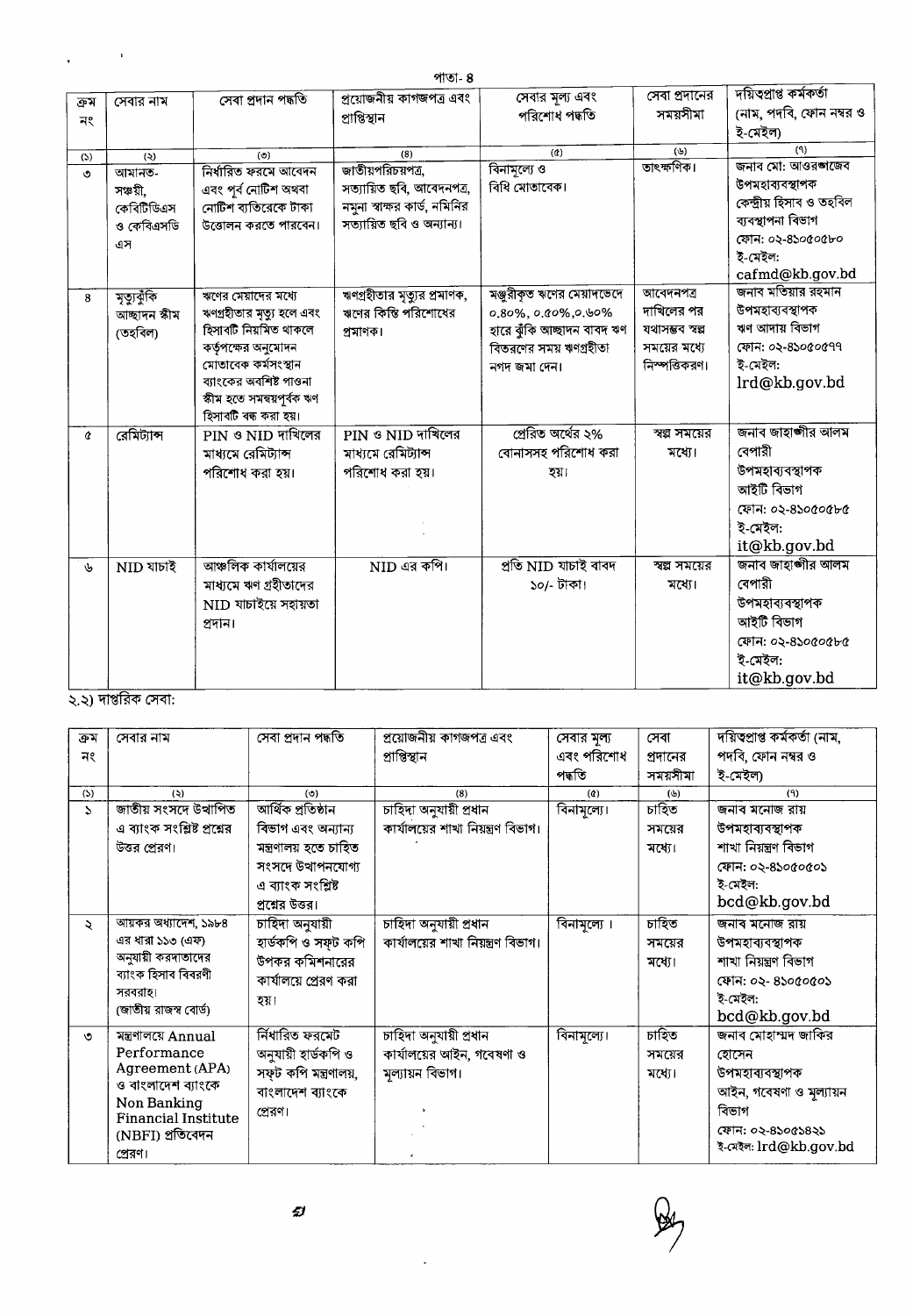# ২.৩) এ ব্যাংকের কর্মকর্তা-কর্মচারীদের সেবাসমূহ:

 $\mathbf{r}^{\left(1\right)}$  and  $\mathbf{r}^{\left(2\right)}$ 

 $\ddot{\phantom{1}}$ 

| ক্ৰমিক          | সেবার নাম          | সেবা প্ৰদান পদ্ধতি            | প্রয়োজনীয় কাগজপত্র      | সেবার মূল্য               | সেবা প্রদানের   | দয়িত্বপ্ৰাপ্ত কৰ্মকৰ্তা (নাম,           |
|-----------------|--------------------|-------------------------------|---------------------------|---------------------------|-----------------|------------------------------------------|
| নং              |                    |                               | এবং প্রাপ্তিস্থান         | এবং                       | সময়সীমা        | পদবি, ফোন নম্বর ও ই-                     |
|                 |                    |                               |                           | পরিশোধ                    |                 | মেইল)                                    |
|                 |                    |                               |                           |                           |                 |                                          |
|                 |                    |                               |                           | পদ্ধতি                    |                 |                                          |
| $(\mathcal{V})$ | $\ddot{z}$         | (③)                           | (8)                       | $\overline{\textbf{(d)}}$ | (৬)             | (9)<br>স্ব স্ব নিয়ন্ত্রণকারী কর্মকর্তা। |
|                 | (ক) নৈমিত্তিক ছুটি | ছুটিতে গমনের পূর্বে আবেদনের   | ১. নির্ধারিত ফরমে         | বিনামূল্যে।               | তাৎক্ষণিক।      |                                          |
|                 | মঞ্জুর।            | ভিত্তিতে ছুটি মঞ্জুর করা হয়। | আবেদনপত্র;                |                           |                 |                                          |
|                 |                    |                               | ২. প্ৰাপ্তিস্থান: স্ব স্ব |                           |                 |                                          |
|                 |                    |                               | কাৰ্যালয়।                |                           |                 |                                          |
|                 | (খ) অৰ্জিত ছুটি    | ছুটিতে গমনের পূর্বে আবেদনের   | ১. নিৰ্ধারিত ফরমে         | বিনামূল্যে।               | ছুটিতে গমনের    | জনাব মো: আলা উদ্দিন                      |
|                 | মঞ্জুর।            | ভিত্তিতে ছুটি মঞ্জুর করা হয়। | আবেদনপত্ৰ;                |                           | পূর্বে আবেদনের  | উপমহাব্যবস্থাপক                          |
|                 |                    |                               | ২. প্ৰাপ্তিস্থান: স্ব স্ব |                           | ভিত্তিতে ছটি    | কৰ্মী ব্যবস্থাপনা, প্ৰশিক্ষণ ও           |
|                 |                    |                               | কাৰ্যালয়।                |                           | মঞ্জুর করা হয়। | মানবসম্পদ বিভাগ                          |
|                 |                    |                               |                           |                           |                 | ফোন: ০২-৪১০৫০৫৭১                         |
|                 |                    |                               |                           |                           |                 |                                          |
|                 |                    |                               |                           |                           |                 | ই-মেইল:                                  |
|                 |                    |                               |                           |                           |                 | pmthrd@kb.gov.bd                         |
|                 | (গ) প্ৰসৃতি ছুটি   | আবেদনের ভিত্তিতে মঞ্জরীর      | ১. ডাক্তারের পরামর্শপত্র  | বিনামূল্যে।               | ছুটিতে গমনের    | জনাব মো: আলা উদ্দিন                      |
|                 | মঞ্জুর।            | আদেশ জারী                     | সহ নির্ধারিত ফরমে ছুটির   |                           | পূর্বে আবেদনের  | উপমহাব্যবস্থাপক                          |
|                 |                    |                               | আবেদনপত্ৰ;                |                           | ভিত্তিতে ছুটি   | কৰ্মী ব্যবস্থাপনা, প্ৰশিক্ষণ ও           |
|                 |                    |                               | ২. প্ৰাপ্তিস্থান: স্ব স্ব |                           | মঞ্জুর করা হয়। | মানবসম্পদ বিভাগ                          |
|                 |                    |                               |                           |                           |                 |                                          |
|                 |                    |                               | কাৰ্যালয়।                |                           |                 | ফোন: ০২-৪১০৫০৫৭১                         |
|                 |                    |                               |                           |                           |                 | ই-মেইল:                                  |
|                 |                    |                               |                           |                           |                 | pmthrd@kb.gov.bd                         |
|                 | (ঘ) সাধারণ ভবিষ্য  | আবেদনের ভিত্তিতে মঞ্জুর করা   | ১. নিৰ্ধারিত ফরমে         | বিনামূল্যে ।              | ১০ দিনের মধ্যে। | জনাব মো: আওরঙ্গজেব                       |
|                 | তহবিলের অগ্রিম     | হয়।                          | আবেদনপত্ৰ;                |                           |                 | উপমহাব্যবস্থাপক                          |
|                 | মঞ্জুর।            |                               | ২. প্ৰাপ্তিস্থান: স্ব স্ব |                           |                 | কেন্দ্ৰীয় হিসাব ও তহবিল                 |
|                 |                    |                               | কাৰ্যালয়।                |                           |                 | ব্যবস্থাপনা বিভাগ                        |
|                 |                    |                               |                           |                           |                 | ফোন: ০২-৪১০৫০৫৮০                         |
|                 |                    |                               |                           |                           |                 | ই-মেইল:                                  |
|                 |                    | (ঙ)আবেদনের ভিত্তিতে ঋণ        | ১. নিৰ্ধারিত ফরমে         | প্ৰয়োজনীয়               | দুত নিষ্পত্তি   | cafmd@kb.gov.bd<br>জনাব মোঃ মশিউর রহমান  |
|                 | (ঙ) পারসোনাল       |                               |                           |                           |                 | উপমহাব্যবস্থাপক                          |
|                 | (ব্যক্তিগত) ঋণ     | মঞ্জুর করা হয়।               | আবেদনপত্ৰ;                | স্ট্যাম্পসহ               | করা হয়।        | ঋণ ও অগ্রিম বিভাগ                        |
|                 | মঞ্জুর (ব্যাংকের   |                               | ২. প্ৰাপ্তিস্থান: স্ব স্ব | চাৰ্জডকুমেন্ট             |                 | ফোন: ০২-৪১০৫০৫০৩                         |
|                 | কর্মকর্তা/কর্মচারী |                               | কাৰ্যালয়।                | সম্পাদন                   |                 | ই-মেইল:                                  |
|                 | দের জন্য)।         |                               |                           |                           |                 | lad@kb.gov.bd                            |
|                 | (চ) গৃহ নিৰ্মাণ    | (চ) আবেদনের ভিত্তিতে ঋণ       | ১. নিৰ্ধাৰিত ফরমে         | প্ৰয়োজনীয়               | সংশ্লিষ্ট অৰ্থ- | জনাব মো: আলা উদ্দিন                      |
|                 | অগ্রিম মঞ্জুর।     | মঞ্জুর করা হয়।               | আবেদনপত্ৰ;                | স্ট্যাম্পসহ               | বছরের মধ্যে।    | উপমহাব্যবস্থাপক                          |
|                 |                    |                               | ২. প্ৰাপ্তিস্থান: স্ব স্ব | চাৰ্জ                     |                 | কৰ্মী ব্যবস্থাপনা, প্ৰশিক্ষণ ও           |
|                 |                    |                               |                           |                           |                 | মানবসম্পদ বিভাগ                          |
|                 |                    |                               | কাৰ্যালয়।                | ডকুমেন্ট ও                |                 |                                          |
|                 |                    |                               |                           | বন্ধকি দলিল               |                 | ফোন: ০২-৪১০৫০৫৭১                         |
|                 |                    |                               |                           | সম্পাদন।                  |                 | ই-মেইল:                                  |
|                 |                    |                               |                           |                           |                 | pmthrd@kb.gov.bd                         |
|                 | (ছ) মোটর           | (ছ) আবেদনের ভিত্তিতে ঋণ       | ১. নির্ধারিত ফরমে         | প্রয়োজনীয়               | ০৭ দিনের        | জনাব মো: আলা উদ্দিন                      |
|                 | সাইকেল অগ্রিম      | মঞ্জুর করা হয়।               | আবেদনপত্র;                | স্ট্যাম্পসহ               | মধ্যে।          | উপমহাব্যবস্থাপক                          |
|                 | মঞ্জুর।            |                               | ২. প্ৰাপ্তিস্থান: স্ব স্ব | চাৰ্জ                     |                 | কৰ্মী ব্যবস্থাপনা, প্ৰশিক্ষণ ও           |
|                 |                    |                               | কাৰ্যালয়।                | ডকুমেন্ট                  |                 | মানবসম্পদ বিভাগ                          |
|                 |                    |                               |                           | সম্পাদন;                  |                 | ফোন: ০২-৪১০৫০৫৭১                         |
|                 |                    |                               | Ņ                         |                           |                 | ই-মেইল:                                  |
|                 |                    |                               |                           |                           |                 | pmthrd@kb.gov.bd                         |
|                 | (জ) ব্যাংকিং       | আবেদনের ভিত্তিতে সম্মানী      | ১. মুল সনদপত্ৰসহ সাদা     | বিনামূল্যে ।              | ০৭ দিনের        | জনাব মো: আলা উদ্দিন                      |
|                 | ডিপ্লোমা পাসের     | প্রদানের অনুমতি দেওয়া হয়।   | কাগজে আবেদনপত্র;          |                           | মধ্যে।          | উপমহাব্যবস্থাপক                          |
|                 | সম্মানী প্ৰদান     |                               | ২. প্ৰাপ্তিস্থান: স্ব স্ব |                           |                 | কৰ্মী ব্যবস্থাপনা, প্ৰশিক্ষণ ও           |
|                 |                    |                               | কাৰ্যালয়।                |                           |                 | মানবসম্পদ বিভাগ                          |
|                 |                    |                               |                           |                           |                 | ফোন: ০২-৪১০৫০৫৭১                         |
|                 |                    |                               |                           |                           |                 |                                          |
|                 |                    |                               |                           |                           |                 | ই-মেইল:<br>pmthrd@kb.gov.bd              |
|                 |                    |                               |                           |                           |                 |                                          |



 $\sim$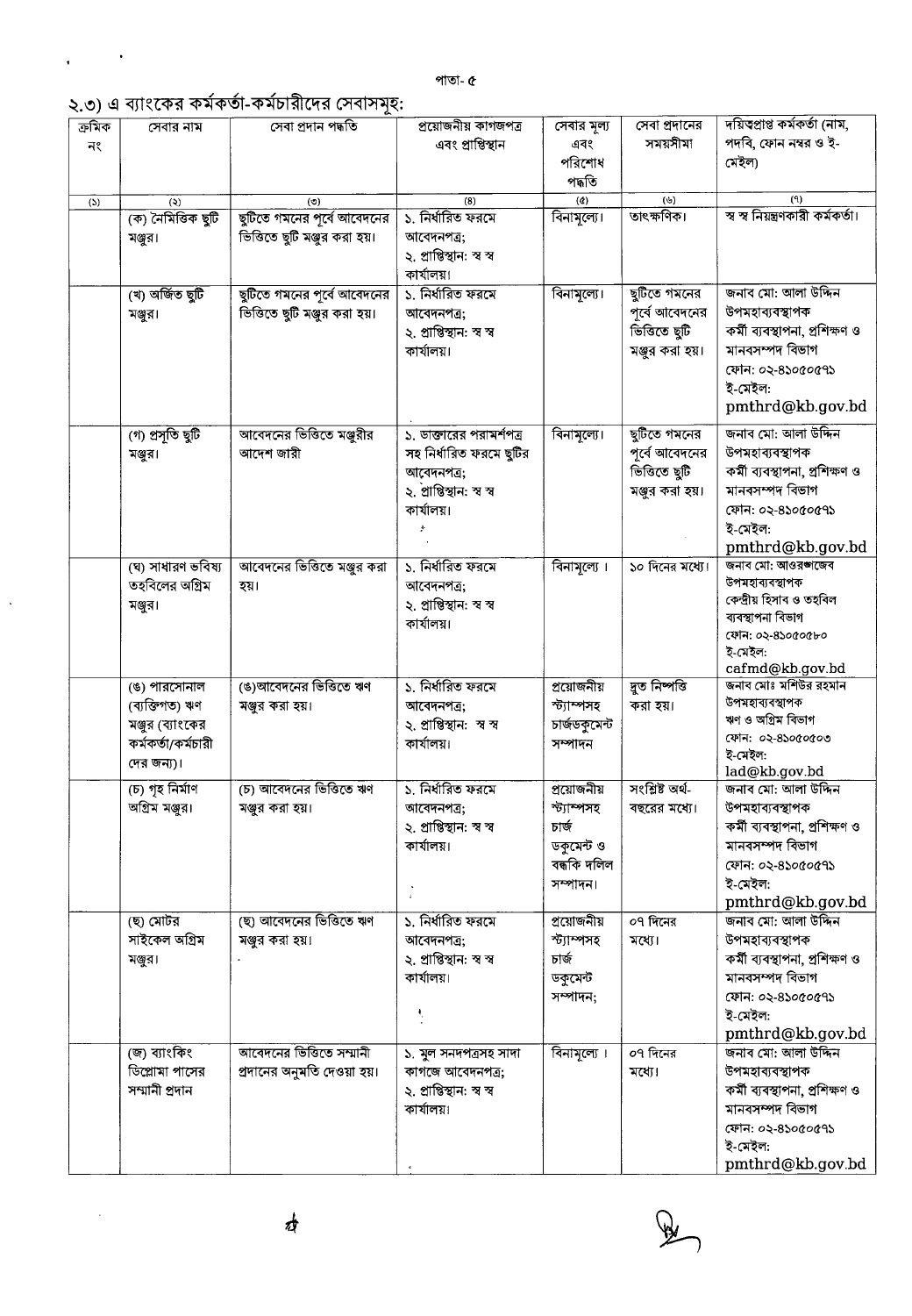|              | পাতা- ৬           |                             |                                           |                         |                           |                                                        |  |  |
|--------------|-------------------|-----------------------------|-------------------------------------------|-------------------------|---------------------------|--------------------------------------------------------|--|--|
| ক্ৰমিক<br>নং | সেবার নাম         | সেবা প্ৰদান পদ্ধতি          | প্রয়োজনীয় কাগজপত্র<br>এবং প্রাপ্তিস্থান | সেবার মূল্য<br>এবং      | সেবা প্রদানের<br>সময়সীমা | দয়িত্বপ্ৰাপ্ত কৰ্মকৰ্তা (নাম,<br>পদবি, ফোন নম্বর ও ই- |  |  |
|              |                   |                             |                                           | পরিশোধ<br>পদ্ধতি        |                           | মেইল)                                                  |  |  |
| (5)          | (3)               | (0)                         | (8)                                       | $\left( \alpha \right)$ | $(\varphi)$               | (9)                                                    |  |  |
|              | (ঝ) পাসপোর্ট      | আবেদনের ভিত্তিতে অনুমতি     | ১. নিৰ্ধারিত ফরমে                         | বিনামূল্যে।             | সৰ্বোচ্চ ০৭               | জনাব মো: আলা উদ্দিন                                    |  |  |
|              | করার অনুমতি       | প্ৰদান করা হয়।             | আবেদনপত্র;                                |                         | দিনের মধ্যে।              | উপমহাব্যবস্থাপক                                        |  |  |
|              | প্ৰদান            |                             | ২. গ্ৰাপ্তিস্থান : স্ব স্ব                |                         |                           | কৰ্মী ব্যবস্থাপনা, প্ৰশিক্ষণ ও                         |  |  |
|              |                   |                             | কাৰ্যালয়।                                |                         |                           | মানবসম্পদ বিভাগ                                        |  |  |
|              |                   |                             |                                           |                         |                           | ফোন: ০২-৪১০৫০৫৭১                                       |  |  |
|              |                   |                             |                                           |                         |                           | ই-মেইল:                                                |  |  |
|              |                   |                             |                                           |                         |                           |                                                        |  |  |
|              |                   |                             |                                           |                         |                           | pmthrd@kb.gov.bd                                       |  |  |
|              | (ঞ) শিক্ষা/উচ্চতর | আবেদনের ভিত্তিতে অনুমতি     | ১. সাদা কাগজে                             | বিনামূল্যে।             | সৰ্বোচ্চ ০৭               | জনাব মো: আলা উদ্দিন                                    |  |  |
|              | শিক্ষাগ্রহণের     | প্রদান করা হয়।             | আবেদনপত্ৰ;                                |                         | দিনের মধ্যে               | উপমহাব্যবস্থাপক                                        |  |  |
|              | অনুমতি            |                             | ২. প্ৰাপ্তিস্থান : স্ব স্ব                |                         |                           | কৰ্মী ব্যবস্থাপনা, প্ৰশিক্ষণ ও                         |  |  |
|              |                   |                             | কাৰ্যালয়।                                |                         |                           | মানবসম্পদ বিভাগ                                        |  |  |
|              |                   |                             |                                           |                         |                           | ফোন: ০২-৪১০৫০৫৭১                                       |  |  |
|              |                   |                             |                                           |                         |                           | ই-মেইল:                                                |  |  |
|              |                   |                             |                                           |                         |                           | pmthrd@kb.gov.bd                                       |  |  |
|              |                   |                             |                                           |                         |                           |                                                        |  |  |
|              | (ট) বদান্য        | আবেদনের ভিত্তিতে মঞ্জুর করা | ১, নিৰ্ধারিত ফরমে                         | বিনামূল্যে ।            | সৰ্বোচ্চ ০৭               | জনাব মঞ্জুরূল হক                                       |  |  |
|              | তহবিলের অনুদান    | হয়।                        | অাবেদনপত্ৰ৷                               |                         | দিনের মধ্যে।              | বোৰ্ড সচিব                                             |  |  |
|              | মঞ্জুর।           |                             | ২. প্ৰাপ্তিস্থান : স্ব স্ব                |                         |                           | ফোন: ০২-৪১০৫০৫৭০                                       |  |  |
|              |                   |                             | কাৰ্যালয়।                                |                         |                           | ই-মেইল:                                                |  |  |
|              |                   |                             |                                           |                         |                           | bsprd@kb.gov.bd                                        |  |  |
|              | (ঠ) নিয়োগ ও      | বিদ্যমান নীতিমালা অনুযায়ী  | আবশ্যিক সনদ ও                             | নিয়োগ                  | বিদ্যমান                  | জনাব মো: আলা উদ্দিন                                    |  |  |
|              | পদোন্নতি প্ৰদান।  | শূন্যপদ সাপেক্ষে পদোন্নতি ও | আনুষঙ্গিক কাগজপত্ৰসহ                      | বিজ্ঞপ্তির              | নীতিমালা                  | উপমহাব্যবস্থাপক                                        |  |  |
|              |                   | নিয়োগ নীতিমালা অনুযায়ী    | বিদ্যমান নীতিমালা                         | শর্তানুযায়ী।           | অনুযায়ী।                 | কৰ্মী ব্যবস্থাপনা, প্ৰশিক্ষণ ও                         |  |  |
|              |                   | পদোন্নতি ও নিয়োগ প্রদান।   | অনুযায়ী।                                 |                         |                           | মানবসম্পদ বিভাগ                                        |  |  |
|              |                   |                             |                                           |                         |                           | ফোন: ০২-৪১০৫০৫৭১                                       |  |  |
|              |                   |                             |                                           |                         |                           | ই-মেইল:                                                |  |  |
|              |                   |                             |                                           |                         |                           | pmthrd@kb.gov.bd                                       |  |  |
|              |                   |                             |                                           |                         |                           |                                                        |  |  |
|              | (ড) স্থায়ীকরণ।   | নতুন নিয়োগপ্রাপ্ত পদের     | ১.বাৰ্ষিক গোপনীয়                         | বিনামূল্যে।             | ১ বছর/৬মাস                | জনাব মো: আলা উদ্দিন                                    |  |  |
|              |                   | ক্ষেত্রে ০১ বছর এবং         | প্ৰতিবেদন;                                |                         | পূৰ্তিতে ০৭               | উপমহাব্যবস্থাপক                                        |  |  |
|              |                   | পদোন্নতিপ্ৰাপ্ত পদে ০৬ মাস  | ২. চাকুরী সন্তোষজনক                       |                         | দিনের মধ্যে।              | কৰ্মী ব্যবস্থাপনা, প্ৰশিক্ষণ                           |  |  |
|              |                   | অতিক্রান্তের পর স্ব-পদে     | কি না এ মৰ্মে                             |                         |                           | ও মানবসম্পদ বিভাগ                                      |  |  |
|              |                   |                             |                                           |                         |                           |                                                        |  |  |
|              |                   | স্থায়ীকরণ।                 | নিয়ন্ত্রণকারী কর্তৃপক্ষের                |                         |                           | ফোন: ০২-৪১০৫০৫৭১                                       |  |  |
|              |                   |                             | প্ৰত্যয়ন।                                |                         |                           | ই-মেইল:                                                |  |  |
|              |                   |                             |                                           |                         |                           | pmthrd@kb.gov.bd                                       |  |  |
|              | (ঢ) বাৰ্ষিক বেতন  | প্রতি বছরের জুলাই হতে       |                                           | বিনামূল্যে ।            | ১৫ দিনের                  | জনাব মো: আলা উদ্দিন                                    |  |  |
|              |                   | কার্যকর করে বার্ষিক বেতন    |                                           |                         | মধ্যে।                    | উপমহাব্যবস্থাপক                                        |  |  |
|              | বৃদ্ধি মঞ্জুর।    |                             |                                           |                         |                           |                                                        |  |  |
|              |                   | বৃদ্ধি মঞ্জুর করা হয়।      |                                           |                         |                           | কৰ্মী ব্যবস্থাপনা, প্ৰশিক্ষণ                           |  |  |
|              |                   |                             |                                           |                         |                           | ও মানবসম্পদ বিভাগ                                      |  |  |
|              |                   |                             |                                           |                         |                           | ফোন: ০২-৪১০৫০৫৭১                                       |  |  |
|              |                   |                             |                                           |                         |                           | ই-মেইল:                                                |  |  |
|              |                   |                             |                                           |                         |                           | pmthrd@kb.gov.bd                                       |  |  |
|              |                   |                             |                                           |                         |                           |                                                        |  |  |
|              | (ণ) পি.আর.এল      | আবেদনের ভিত্তিতে            | সাদা কাগজে                                | বিনামূল্যে।             | ৩০ দিনের                  | জনাব মো: আলা উদ্দিন                                    |  |  |
|              | মঞ্জুরী (ব্যাংকের | পি.আর.এল মঞ্জুর করা হয়।    | আবেদনপত্র।                                |                         | মধ্যে।                    | উপমহাব্যবস্থাপক                                        |  |  |
|              | উপমহাব্যবস্থাপক   |                             |                                           |                         |                           | কৰ্মী ব্যবস্থাপনা, প্ৰশিক্ষণ                           |  |  |
|              |                   |                             |                                           |                         |                           |                                                        |  |  |
|              | পর্যন্ত)।         |                             |                                           |                         |                           | ও মানবসম্পদ বিভাগ                                      |  |  |
|              |                   |                             |                                           |                         |                           | ফোন: ০২-৪১০৫০৫৭১                                       |  |  |
|              |                   |                             |                                           |                         |                           | ই-মেইল:                                                |  |  |
|              |                   |                             |                                           |                         |                           | pmthrd@kb.gov.bd                                       |  |  |
|              |                   |                             |                                           |                         |                           |                                                        |  |  |

 $\mathbb{R}$ 

 $\sim 10^{11}$ 

 $\bar{\mathbf{v}}$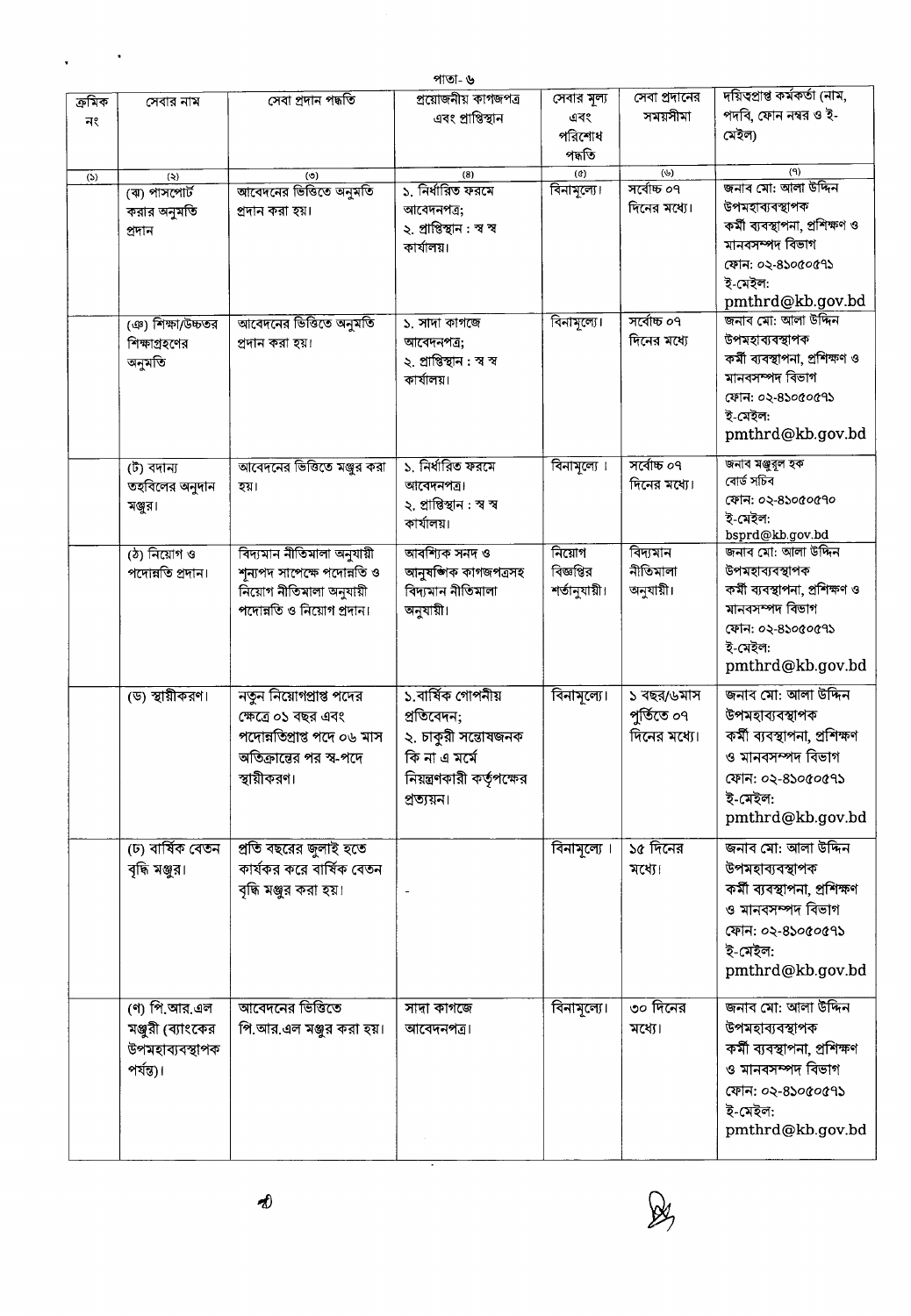|        | পাতা- ৭                       |                                     |                            |                |                   |                                |  |
|--------|-------------------------------|-------------------------------------|----------------------------|----------------|-------------------|--------------------------------|--|
| ক্ৰমিক | সেবার নাম                     | সেবা প্ৰদান পদ্ধতি                  | প্রয়োজনীয় কাগজপত্র       | সেবার মূল্য    | সেবা প্রদানের     | দয়িতপ্ৰাপ্ত কৰ্মকৰ্তা (নাম,   |  |
| নং     |                               |                                     | এবং প্রাপ্তিস্থান          | এবং            | সময়সীমা          | পদবি, ফোন নম্বর ও ই-           |  |
|        |                               |                                     |                            | পরিশোধ         |                   | মেইল)                          |  |
|        |                               |                                     |                            | পদতি           |                   |                                |  |
|        |                               |                                     | (8)                        | $\overline{a}$ | (4)               | (ዓ)                            |  |
| (5)    | (5)<br>।<br>(ত) পেনশন মঞ্জুর। | $($ c $)$<br>আবেদনের ভিত্তিতে পেনশন | ১. নির্ধারিত ফরমে          | বিনামূল্যে।    | দ্রুত সময়ের      | জনাব মো: আলা উদ্দিন            |  |
|        |                               |                                     |                            |                |                   | উপমহাব্যবস্থাপক                |  |
|        |                               | মঞ্জুর করা হয়।                     | আবেদনপত্ৰ;                 |                | মধ্যে।            |                                |  |
|        |                               |                                     | ২. প্ৰাপ্তিস্থান : স্ব স্ব |                |                   | কৰ্মী ব্যবস্থাপনা, প্ৰশিক্ষণ ও |  |
|        |                               |                                     | কাৰ্যালয়।                 |                |                   | মানবসম্পদ বিভাগ                |  |
|        |                               |                                     |                            |                |                   | ফোন: ০২-৪১০৫০৫৭১               |  |
|        |                               |                                     |                            |                |                   | ই-মেইল:                        |  |
|        |                               |                                     |                            |                |                   | pmthrd@kb.gov.bd               |  |
|        | (থ) শ্ৰান্তি বিনোদন           | আবেদনের ভিত্তিতে মঞ্জুর করা         | ১. নিৰ্ধারিত ফরমে          | विनाभूत्ला।    | সংশ্লিষ্ট         | জনাব মো: আলা উদ্দিন            |  |
|        | ছুটি ও ভাতা মঞ্জুর।           | হয়।                                | আবেদনপত্ৰ;                 |                | অর্থবছরের         | উপমহাব্যবস্থাপক                |  |
|        |                               |                                     | ২. প্ৰাপ্তিস্থান : স্ব স্ব |                | মধ্যে             | কৰ্মী ব্যবস্থাপনা, প্ৰশিক্ষণ ও |  |
|        |                               |                                     | কাৰ্যালয়।                 |                |                   | মানবসম্পদ বিভাগ                |  |
|        |                               |                                     |                            |                |                   | ফোন: ০২-৪১০৫০৫৭১               |  |
|        |                               |                                     | ÷                          |                |                   | ই-মেইল:                        |  |
|        |                               |                                     |                            |                |                   | pmthrd@kb.gov.bd               |  |
|        |                               |                                     | ১. নিৰ্ধারিত ফরমে          |                | ১. ০১ হতে ০৯      | জনাব মো: আলা উদ্দিন            |  |
|        | (দ) বহি:                      | আবেদনের ভিত্তিতে অনুমতি             |                            | বিনামূল্যে।    |                   |                                |  |
|        | বাংলাদেশ ছুটি।                | প্রদান করা হয়।                     | আবেদনপত্ৰ;                 |                | ম এর ক্ষেত্রে     | উপমহাব্যবস্থাপক                |  |
|        |                               |                                     | ২. প্ৰান্তিস্থান : স্ব স্ব |                | মন্ত্ৰণালয় হতে   | কৰ্মী ব্যবস্থাপনা, প্ৰশিক্ষণ ও |  |
|        |                               |                                     | কাৰ্যালয়।                 |                | অনুমোদন           | মানবসম্পদ বিভাগ                |  |
|        |                               |                                     |                            |                | পাওয়ার পর        | ফোন: ০২-৪১০৫০৫৭১               |  |
|        |                               |                                     |                            |                | ০৩(তিন) দিন;      | ই-মেইল:                        |  |
|        |                               |                                     |                            |                | ২. ১০ হতে ২০      | pmthrd@kb.gov.bd               |  |
|        |                               |                                     |                            |                | তম গ্ৰেড এর       |                                |  |
|        |                               |                                     |                            |                | ক্ষেত্রে সর্বোচ্চ |                                |  |
|        |                               |                                     |                            |                | ০৭ (সাত) দিন      |                                |  |
|        | (ধ) চাকরির                    | আবেদনের ভিত্তিতে প্রদান করা         | সাদা কাগজে আবেদনপত্র।      | বিনামূল্যে।    | সৰ্বোচ্চ ০৩ দিন   | জনাব মো: আলা উদ্দিন            |  |
|        | অভিজ্ঞতার সনদ।                |                                     |                            |                |                   |                                |  |
|        |                               | হয়।                                |                            |                |                   | উপমহাব্যবস্থাপক                |  |
|        |                               |                                     |                            |                |                   | কৰ্মী ব্যবস্থাপনা, প্ৰশিক্ষণ ও |  |
|        |                               |                                     |                            |                |                   | মানবসম্পদ বিভাগ                |  |
|        |                               |                                     |                            |                |                   | ফোন: ০২-৪১০৫০৫৭১               |  |
|        |                               |                                     |                            |                |                   | ই-মেইল:                        |  |
|        |                               |                                     |                            |                |                   | pmthrd@kb.gov.bd               |  |
|        | (ন) বিশেষ                     | ১. ০১ মাসের মূল বেতনের              | ব্যবস্থাপনা কর্তৃপক্ষের    | বিনামূল্যে।    | অৰ্থবছর শেষ       | জনাব মোহাম্মদ জাকির            |  |
|        | সাফল্যের জন্য                 | সমপরিমাণ অর্থ প্রদান;               | সিদ্ধান্ত মোতাবেক।         |                | হওয়ার পর         | হোসেন                          |  |
|        | পুরস্কার প্রদান।              | ২. প্রশংসাপত্র:                     |                            |                | দুততম সময়ের      | উপমহাব্যবস্থাপক                |  |
|        |                               | ৩. সার্বিক                          |                            |                | মধ্যে।            | আইন,গবেষণা ও                   |  |
|        |                               | পারফরম্যান্সের ভিত্তিতে             |                            |                |                   | মূল্যায়নবিভাগ                 |  |
|        |                               | বিশেষ পুরস্কার।                     |                            |                |                   | ফোন: ০২-৪১০৫০৫৭৭               |  |
|        |                               |                                     |                            |                |                   | ই-মেইল:                        |  |
|        |                               |                                     |                            |                |                   | lrd@kb.gov.bd                  |  |
|        | (প) প্ৰশিক্ষণ                 | ব্যাংকের নিজস্ব কর্মকর্তা ও         | প্রশিক্ষণ প্রদানের নিমিত্ত | বিনামূল্যে।    | প্ৰশিক্ষণ         | জনাব এ কে এম                   |  |
|        | প্ৰদান।                       | অন্য প্রতিষ্ঠানের প্রশিক্ষক দ্বারা  | মনোনয়নপত্র।               |                | ক্যালেন্ডার       | কামরূজ্জামান                   |  |
|        |                               | ট্রেনিং ইনস্টিটিউট কর্তৃক           |                            |                | অনুযায়ী।         | উপমহাব্যবস্থাপক ও অধ্যক্ষ,     |  |
|        |                               | প্রশিক্ষণের ব্যবস্থাকরণ।            |                            |                |                   |                                |  |
|        |                               |                                     |                            |                |                   | কৰ্মসংস্থান ব্যাংক ট্ৰেনিং     |  |
|        |                               |                                     |                            |                |                   | ইনিস্টিউট,                     |  |
|        |                               |                                     |                            |                |                   | ফোন: ০২-৪১০৫০৫৮৩               |  |
|        |                               |                                     |                            |                |                   | ই-মেইল:                        |  |
|        |                               |                                     |                            |                |                   | mds@kb.gov.bd                  |  |
|        | (ফ) যাবতীয়                   | প্ৰধান কাৰ্যালয়ে সাধারণ সেবা       | ১. চাহিদাপত্র;             | প্ৰকৃত         | বিদ্যমান মজুদ     | জনাব মোঃ মাহবুব হোসেন          |  |
|        | প্ৰিন্টিং স্টেশনারী           | ও প্রকৌশল বিভাগের মাধ্যমে           | ২. প্ৰাপ্তিস্থান: স্ব স্ব  | মূল্যে।        | থেকে ০৫ দিনের     | উপমহাব্যবস্থাপক                |  |
|        | সরবরাহ।                       | ব্যাংকের সকল কার্যালয়ে             | কাৰ্যালয়।                 |                | মধ্যে।            | সাধারণ সেবা ও প্রকৌশল          |  |
|        |                               | যাবতীয় প্রিন্টিং স্টেশনারী         |                            |                |                   | বিভাগ                          |  |
|        |                               | সরবরাহ।                             |                            |                |                   | ফোন: ০২-৪১০৫০৫৮১               |  |



 $\frac{1}{2}$  ,  $\frac{1}{2}$  ,  $\frac{1}{2}$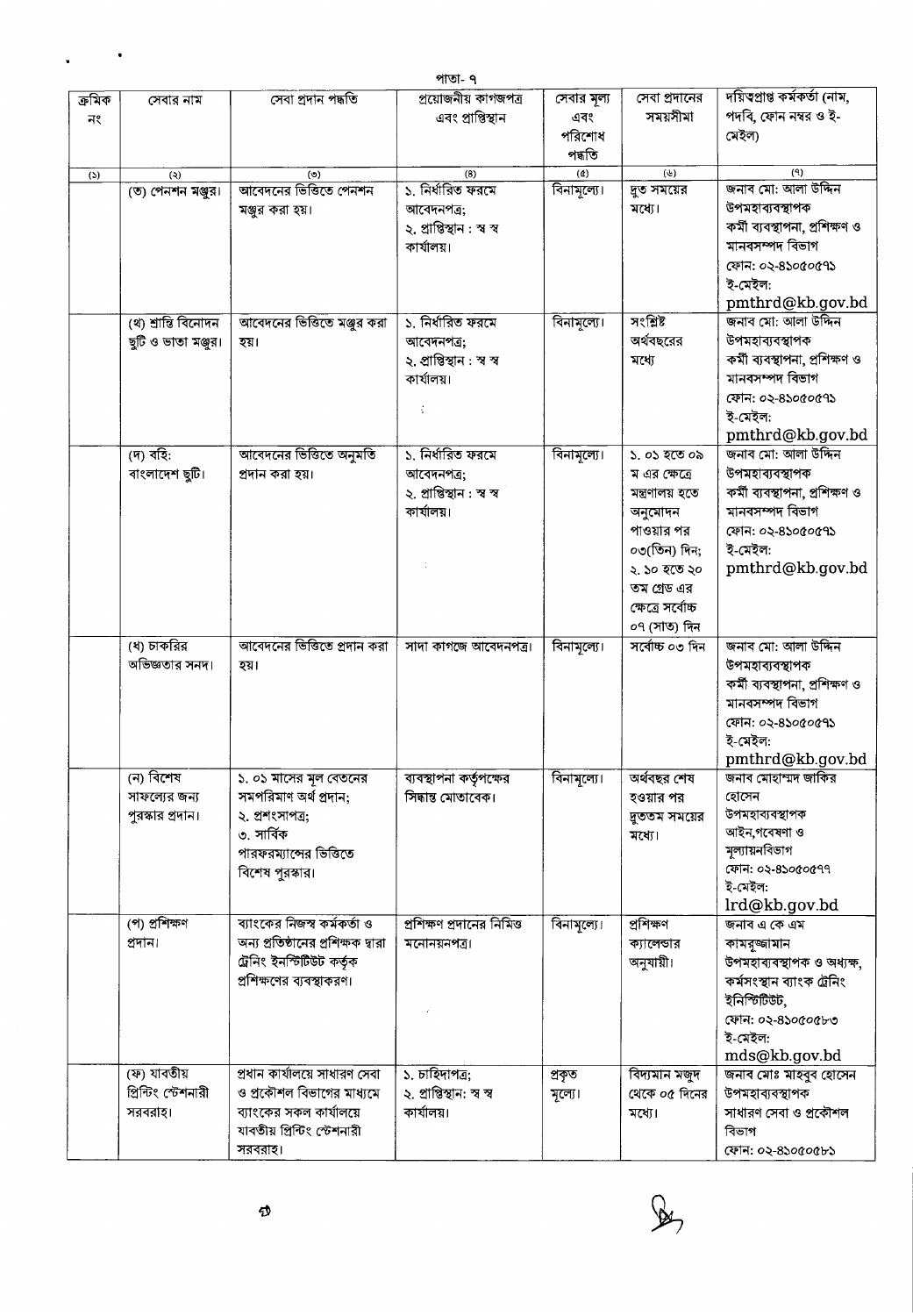|                             | পাতা- ৮                     |                                                                                                                                                                                                                                |                                                                                                                                                                                                                                      |                                        |                                                                                                             |                                                                                                                                                  |  |  |
|-----------------------------|-----------------------------|--------------------------------------------------------------------------------------------------------------------------------------------------------------------------------------------------------------------------------|--------------------------------------------------------------------------------------------------------------------------------------------------------------------------------------------------------------------------------------|----------------------------------------|-------------------------------------------------------------------------------------------------------------|--------------------------------------------------------------------------------------------------------------------------------------------------|--|--|
| ক্ৰমিক<br>নং                | সেবার নাম                   | সেবা প্ৰদান পদ্ধতি                                                                                                                                                                                                             | প্রয়োজনীয় কাগজপত্র<br>এবং প্রাপ্তিস্থান                                                                                                                                                                                            | সেবার মূল্য<br>এবং<br>পরিশোধ<br>পদ্ধতি | সেবা প্রদানের<br>সময়সীমা                                                                                   | দয়িত্বপ্ৰাপ্ত কৰ্মকৰ্তা (নাম,<br>পদবি, ফোন নম্বর ও ই-<br>মেইল)                                                                                  |  |  |
| $\left( \mathcal{S}\right)$ | $\ddot{\mathcal{L}}$        | (°)                                                                                                                                                                                                                            | (8)                                                                                                                                                                                                                                  | $\left( 0\right)$                      | $(\mathcal{P})$                                                                                             | (9)                                                                                                                                              |  |  |
|                             |                             |                                                                                                                                                                                                                                |                                                                                                                                                                                                                                      |                                        |                                                                                                             | ই-মেইল:<br>seba@kb.gov.bd                                                                                                                        |  |  |
|                             | (ব) যানবাহন<br>সেবা।        | সাধারণ সেবা ও প্রকৌশল<br>বিভাগের মাধ্যমে ব্যাংকের<br>সকল কার্যালয়ের সকল নির্বাহী<br>ও কর্মচারীকে স্টাফ বাস/গাড়ী<br>সরবরাহ।                                                                                                   | আবেদনপত্র।                                                                                                                                                                                                                           | সরকার<br>কর্তৃক<br>নিৰ্ধারিত<br>হারে।  | তাৎক্ষণিক।                                                                                                  | জনাব মোঃ মাহবুব হোসেন<br>উপমহাব্যবস্থাপক<br>সাধারণ সেবা ও প্রকৌশল<br>বিতাগ<br>ফোন: ০২-৪১০৫০৫৮১<br>ই-মেইল:<br>seba@kb.gov.bd                      |  |  |
|                             | ভে) টেলিফোন<br>সেবা।        | প্রধান কার্যালয়ে সাধারণ সেবা<br>ও প্রকৌশল বিভাগের মাধ্যমে<br>ব্যাংকের প্রধান কার্যালয়,<br>বিভাগীয় কাৰ্যালয়, বিভাগীয়<br>নিরীক্ষা কার্যালয়, আঞ্চলিক<br>কার্যালয় ও শাখায় টেলিফোন<br>সেবা প্রাপ্তির ব্যবস্থাকরণ।           | ১. অধিযাচনপত্ৰ;<br>২. প্ৰাপ্তিস্থান: স্ব স্ব<br>কাৰ্যালয়।                                                                                                                                                                           | প্ৰকৃত মূল্যে।                         | মোবাইল ফোনের<br>ক্ষেত্রে সর্বোচ্চ ৭<br>দিনের। ল্যান্ড<br>ফোনের ক্ষেত্রে<br>সৰ্বোচ্চ ৩০ (ত্ৰিশ)<br>কৰ্মদিবস। | জনাব মোঃ মাহবুব হোসেন<br>উপমহাব্যবস্থাপক<br>সাধারণ সেবা ও প্রকৌশল<br>বিভাগ<br>ফোন: ০২-৪১০৫০৫৮১<br>ই-মেইল:<br>seba@kb.gov.bd                      |  |  |
|                             | (ম) ফার্নিচার।              | প্রধান কার্যালয়ে সাধারণ সেবা<br>ও প্রকৌশল বিভাগের মাধ্যমে<br>ব্যাংকের সকল কার্যালয়ে<br>আসবাবপত্ৰ ও বৈদ্যুতিক<br>সরঞ্জাম সরবরাহ করা হয়।                                                                                      | ১. অধিযাচনপত্ৰ;<br>২. প্ৰাপ্তিস্থান: স্ব স্ব<br>কাৰ্যালয়।                                                                                                                                                                           | প্ৰকৃত মূল্যে।                         | ৬০ দিনের<br>মধ্যে।                                                                                          | জনাব মোঃ মাহবুব হোসেন<br>উপমহাব্যবস্থাপক<br>সাধারণ সেবা ও প্রকৌশল<br>বিভাগ<br>ফোন: ০২-৪১০৫০৫৮১<br>ই-মেইল:<br>seba@kb.gov.bd                      |  |  |
|                             | (য) লজিস্টিক<br>সরবরাহ।     | প্রধান কার্যালয়ে সাধারণ সেবা<br>ও প্রকৌশল বিভাগের মাধ্যমে<br>ব্যাংকের গাড়ীচালক, নিরাপত্তা<br>প্ৰহরী, অফিস সহায়ক ও<br>অন্যান্যদের নির্ধারিত<br>সময়সীমার ব্যবধানে পোষাক<br>ও জুতা সরবরাহ।                                    | ১. অধিযাচনপত্র;<br>২. প্রাপ্তিস্থান: স্ব স্ব<br>কাৰ্যালয়।                                                                                                                                                                           |                                        | $8$ ৫ দিনের<br>মধ্যে।                                                                                       | জনাব মোঃ মাহবুব হোসেন<br>উপমহাব্যবস্থাপক<br>সাধারণ সেবা ও প্রকৌশল<br>বিভাগ<br>ফোন: ০২-৪১০৫০৫৮১<br>ই-মেইল:<br>seba@kb.gov.bd                      |  |  |
|                             | (র) বাজেট।                  | ব্যাংকের বাজেট, ব্যয় নিয়ন্ত্রণ<br>ও হিসাব সমন্বয় বিভাগের<br>মাধ্যমে বাজেট প্রণয়ন করে<br>শাখা, আঞ্চলিক কাৰ্যালয়,<br>বিভাগীয় কাৰ্যালয়, বিভাগীয়<br>নিরীক্ষা কার্যালয় ও প্রধান<br>কার্যালয়ের সংশ্লিষ্ট বিভাগে<br>প্রেরণ। | ১. শাখা, আঞ্চলিক<br>কার্যালয়, বিভাগীয় নিরীক্ষা<br>কাৰ্যালয়, বিভাগীয়<br>কাৰ্যালয় ও প্ৰধান<br>কার্যালয়ের বিভিন্ন বিভাগ<br>হতে প্ৰাপ্ত প্ৰস্তাবপত্ৰ এবং<br>অন্যান্য কাগজপত্ৰ (যদি<br>থাকে);<br>প্ৰাপ্তি স্থান: স্ব স্ব কাৰ্যালয়। | বিনামূল্যে।                            | নিৰ্ধারিত সময়<br>অনুযায়ী।                                                                                 | জনাব মো: আশরাফ উজ<br>জামান<br>উপমহাব্যবস্থাপক<br>বাজেট,ব্যয় নিয়ন্ত্রণ ও হিসাব<br>সমন্বয় বিভাগ<br>ফোন: ০২-৪১০৫০৫৮৩<br>ই-মেইল:<br>mds@kb.gov.bd |  |  |
|                             | (ল) নিরীক্ষা ও<br>পরিদর্শন। | কৰ্তৃপক্ষ কৰ্তৃক অনুমোদিত<br>অডিট পরিকল্পনানুযায়ী<br>নিরীক্ষা ও পরিদর্শন বিভাগ<br>এবং বিভাগীয় নিরীক্ষা<br>কার্যালয় কর্তৃক নিঁধারিত<br>ফরমেটে অর্থবছরভিত্তিক<br>নিরীক্ষা কার্যক্রম সম্পাদন।                                  | ১. নিরীক্ষা ও পরিদর্শন<br>বিভাগ এবং বিভাগীয়<br>নিরীক্ষা কার্যালয়;<br>২. প্ৰাপ্তিস্থান: স্ব স্ব<br>কাৰ্যালয়।                                                                                                                       | বিনামূল্যে।                            | নিরীক্ষা বিভাগ<br>কর্তৃক নির্ধারিত<br>সময় সীমার<br>মধ্যে।                                                  | জনাব দুলাল চন্দ্ৰ সাহা<br>উপমহাব্যবস্থাপক<br>নিরীক্ষা ও পরিদর্শন বিভাগ<br>ফোন: ০২-৪১০৫০৭৩৬<br>ই-মেইল:<br>aid@kb.gov.bd                           |  |  |

## ৩) আওতাধীন অধিদপ্তর/দপ্তর/সংস্থা কর্তৃক প্রদত্ত সেবা: প্রযোজ্য নয়।

 $\bullet$ 

আওতাধীন অধিদপ্তর/দপ্তর/সংস্থা সিটিজেন চার্টার লিংক আকারে যুক্ত করতে হবে।

 $\frac{1}{2}$